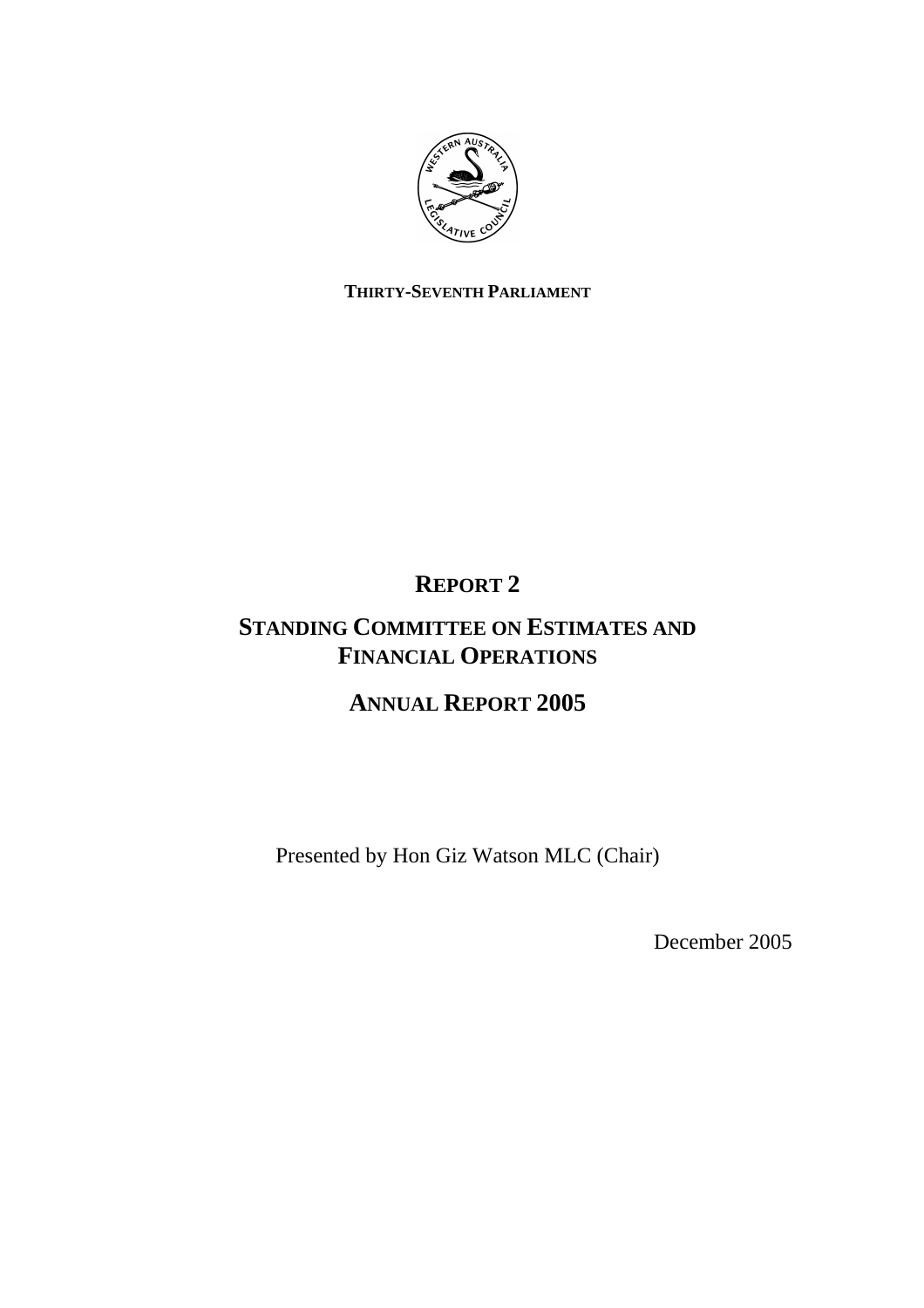# **STANDING COMMITTEE ON ESTIMATES AND FINANCIAL OPERATIONS**

#### **Date first appointed:**

June 30 2005

#### **Terms of Reference:**

The following is an extract from Schedule 1 of the Legislative Council Standing Orders:

# "**2. Estimates and Financial Operations Committee**

- 2.1 An *Estimates and Financial Operations Committee* is established.
- 2.2 The Committee consists of 5 Members, 3 of whom shall be non-Government Members.
- 2.3 The functions of the Committee are to consider and report on
	- (a) the estimates of expenditure laid before the Council each year;
	- (b) any matter relating to the financial administration of the State;
	- (c) any Bill or other matter relating to the foregoing functions referred by the House; and
	- (d) to consult regularly with the Auditor General and any person holding an office of a like character.

### **Members as at the time of this inquiry:**

| Hon Giz Watson MLC (Chair)                                | Hon Nigel Hallett MLC                 |  |
|-----------------------------------------------------------|---------------------------------------|--|
| Hon Shelley Archer MLC                                    | Hon Ken Travers MLC (Deputy Chair)    |  |
| Hon Anthony Fels MLC                                      |                                       |  |
| Staff as at the time of this inquiry:                     |                                       |  |
| Lisa Hanna, Advisory Officer (General)                    | Jan Paniperis, Senior Committee Clerk |  |
| <b>Address:</b>                                           |                                       |  |
| Parliament House, Perth WA 6000, Telephone (08) 9222 7222 |                                       |  |
| lcco@parliament.wa.gov.au                                 |                                       |  |
| Website: http://www.parliament.wa.gov.au                  |                                       |  |

#### **ISBN 1 9208 86621**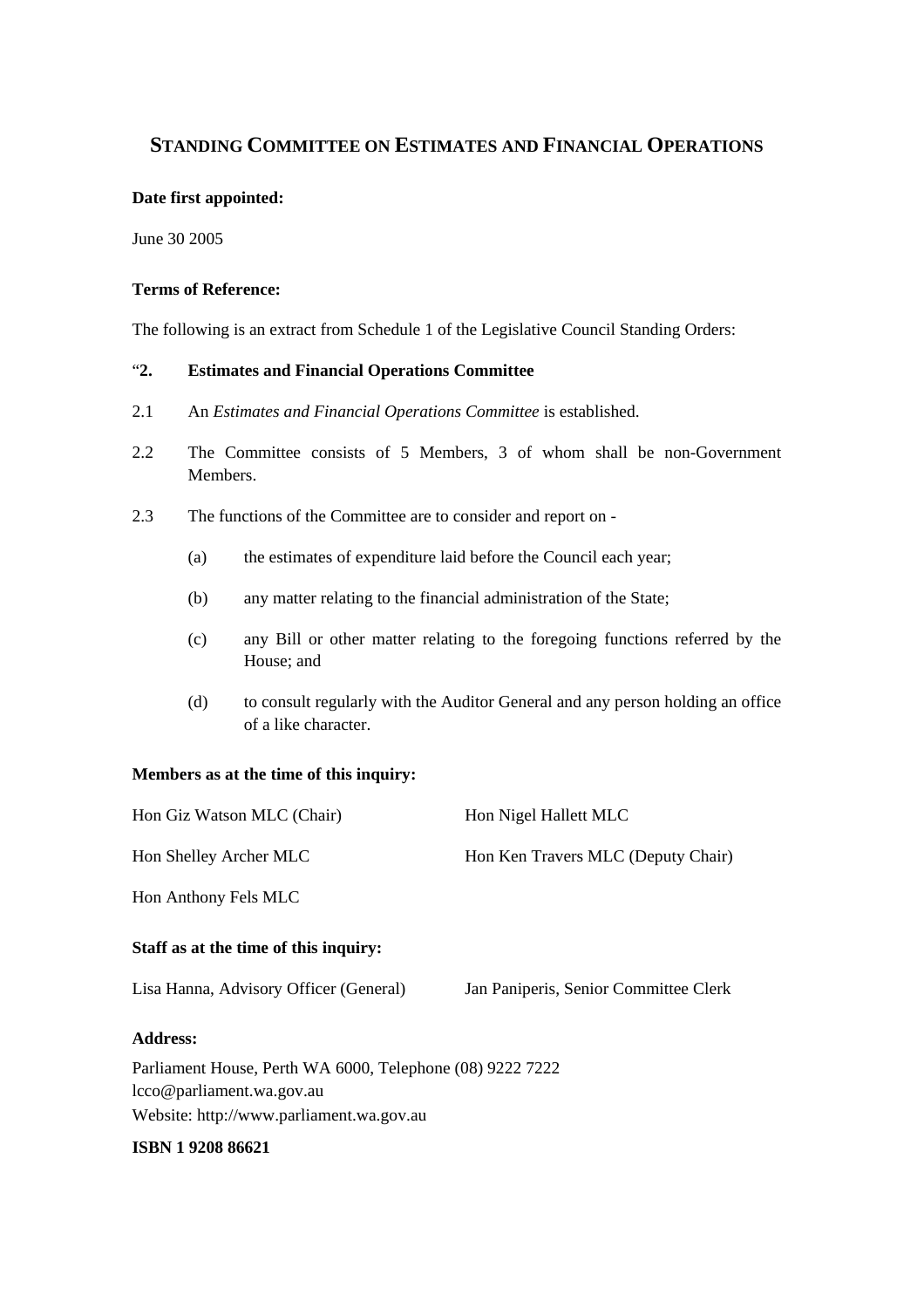# **CONTENTS**

| 1  |                                                                                      |  |
|----|--------------------------------------------------------------------------------------|--|
| 2  |                                                                                      |  |
| 3  |                                                                                      |  |
| 4  |                                                                                      |  |
| 5  |                                                                                      |  |
|    |                                                                                      |  |
|    |                                                                                      |  |
| 6  |                                                                                      |  |
|    | The estimates of expenditure laid before the Council each year 4                     |  |
|    |                                                                                      |  |
|    | Any Bill or other matter relating to the foregoing functions referred by the House 5 |  |
|    | To consult regularly with the Auditor General and any person holding an office of a  |  |
|    |                                                                                      |  |
|    |                                                                                      |  |
| 7  |                                                                                      |  |
|    |                                                                                      |  |
|    |                                                                                      |  |
|    |                                                                                      |  |
|    |                                                                                      |  |
|    |                                                                                      |  |
| 8  | MATTERS CONSIDERED BY THE COMMITTEE THAT DID NOT RESULT IN AN INQUIRY                |  |
|    |                                                                                      |  |
|    |                                                                                      |  |
|    | 2005/2006 Budget estimates hearing - Department of the Legislative Council 7         |  |
| 9  |                                                                                      |  |
|    | Three to four consecutive days of hearings after the Budget Papers are tabled in the |  |
|    |                                                                                      |  |
|    |                                                                                      |  |
| 10 |                                                                                      |  |
| 11 |                                                                                      |  |
|    |                                                                                      |  |
|    |                                                                                      |  |
| 12 |                                                                                      |  |
| 13 |                                                                                      |  |
|    |                                                                                      |  |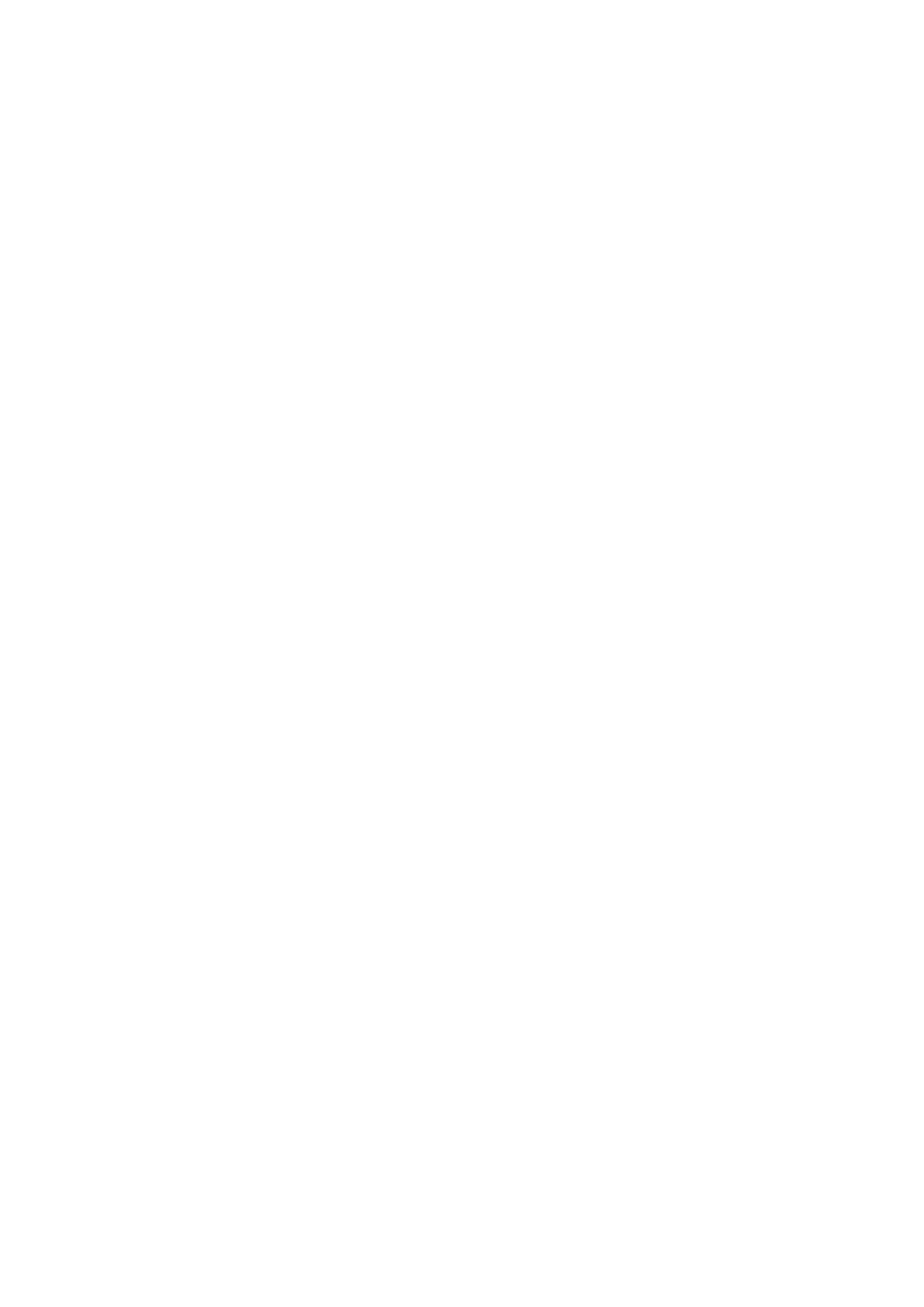#### **REPORT OF THE STANDING COMMITTEE ON ESTIMATES AND FINANCIAL OPERATIONS**

#### **ANNUAL REPORT 2005**

#### **1 INTRODUCTION**

- 1.1 Prior to the Thirty-Sixth Parliament, it was the usual practice for the Governor, on advice from the Executive, to prorogue and reopen Parliament in August each year. Reflecting this practice, parliamentary committees prepared sessional reports to report to the Legislative Council on their work during that period.
- 1.2 In June 2003, the Government indicated that it did not intend to continue to ask the Governor to prorogue on an annual basis, and prorogation did not occur in August 2003 or August 2004 during the Thirty-Sixth Parliament. Consequently, in the Thirty-Seventh Parliament, parliamentary committees of the Legislative Council will table annual reports relating to their work during the calendar year.

# **2 ESTABLISHMENT**

- 2.1 On June 30 2005 the Legislative Council (**Council**) appointed the Estimates and Financial Operations Committee (**Committee**). The Committee is a standing committee, which means that its existence is not linked to a particular inquiry or to a particular time period and it continues until the Council decides otherwise.
- 2.2 The terms of reference of the Committee are:

# *2. Estimates and Financial Operations Committee*

- *2.1 An Estimates and Financial Operations Committee is established.*
- *2.2 The Committee consists of 5 Members, 3 of whom shall be non-Government Members.*
- *2.3 The functions of the Committee are to consider and report on* 
	- *(a) the estimates of expenditure laid before the Council each year;*
	- *(b) any matter relating to the financial administration of the State;*

Schedule 1, Standing Orders of the Legislative Council.

G:\DATA\EF\efrp\ef.ann.051130.rpf.002.xx.a.doc 1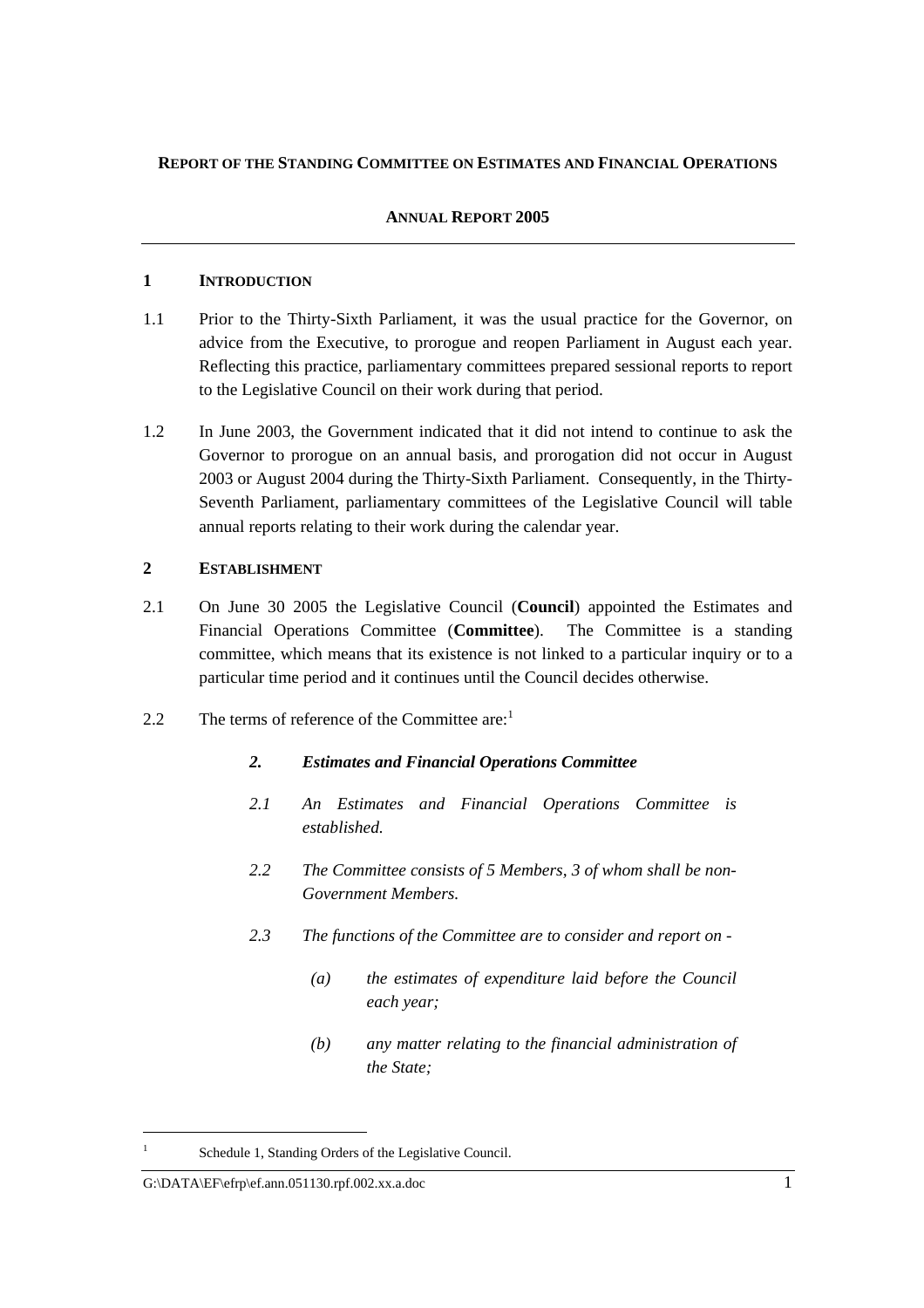| (c)                                  | any Bill or other matter relating to the foregoing |  |
|--------------------------------------|----------------------------------------------------|--|
| functions referred by the House; and |                                                    |  |

*<sup>(</sup>d) to consult regularly with the Auditor General and any person holding an office of a like character.* 

#### **3 MEMBERSHIP**

- 3.1 The Members of the Committee are: Hons Giz Watson (Chair); Ken Travers (Deputy Chair); Shelley Archer; Anthony Fels; and Nigel Hallett MLCs.
- 3.2 The terms of reference provide that the Committee has a non-Government majority, which is considered by the Council to be appropriate for the scrutiny of government operations.<sup>2</sup>

#### **4 STAFF**

4.1 The Committee is supported by the Legislative Council Committee Office. During this report period the Committee was staffed by Lisa Hanna, Advisory Officer (General) and Jan Paniperis, Senior Committee Clerk.

#### **5 BACKGROUND TO THE COMMITTEE**

#### **Previous committees**

- 5.1 Scrutiny of the estimates of expenditure and the financial operations of government is a major function of the Council.<sup>3</sup> Since the establishment of the modern Council committee system in 1989, this function has been the responsibility of both standing committees and *ad hoc* Budget review committees (such as annually constituted estimates committees).
- 5.2 From 1989-2001 the former Standing Committee on Estimates and Financial Operations (**former Committee**) had the function of considering the estimates of expenditure laid before the Council each year and also to consider and report on any matter relating to the financial administration of the State. The Committee's terms of reference are a reflection of the mandate of the former Committee.
- 5.3 The former Committee reported annually on the Government's estimates of expenditure, examined the financial aspects of Bills and other matters referred by the Council, and conducted inquiries into a diverse range of matters, including:

<sup>2</sup> Western Australia, Legislative Council, *Parliamentary Debates (Hansard),* June 30 2005, p3730.

<sup>3</sup> The Council is often referred to as the 'house of review' because one of its functions involves monitoring and reviewing legislation and scrutinising the government's budget and the administration of government departments and other public agencies.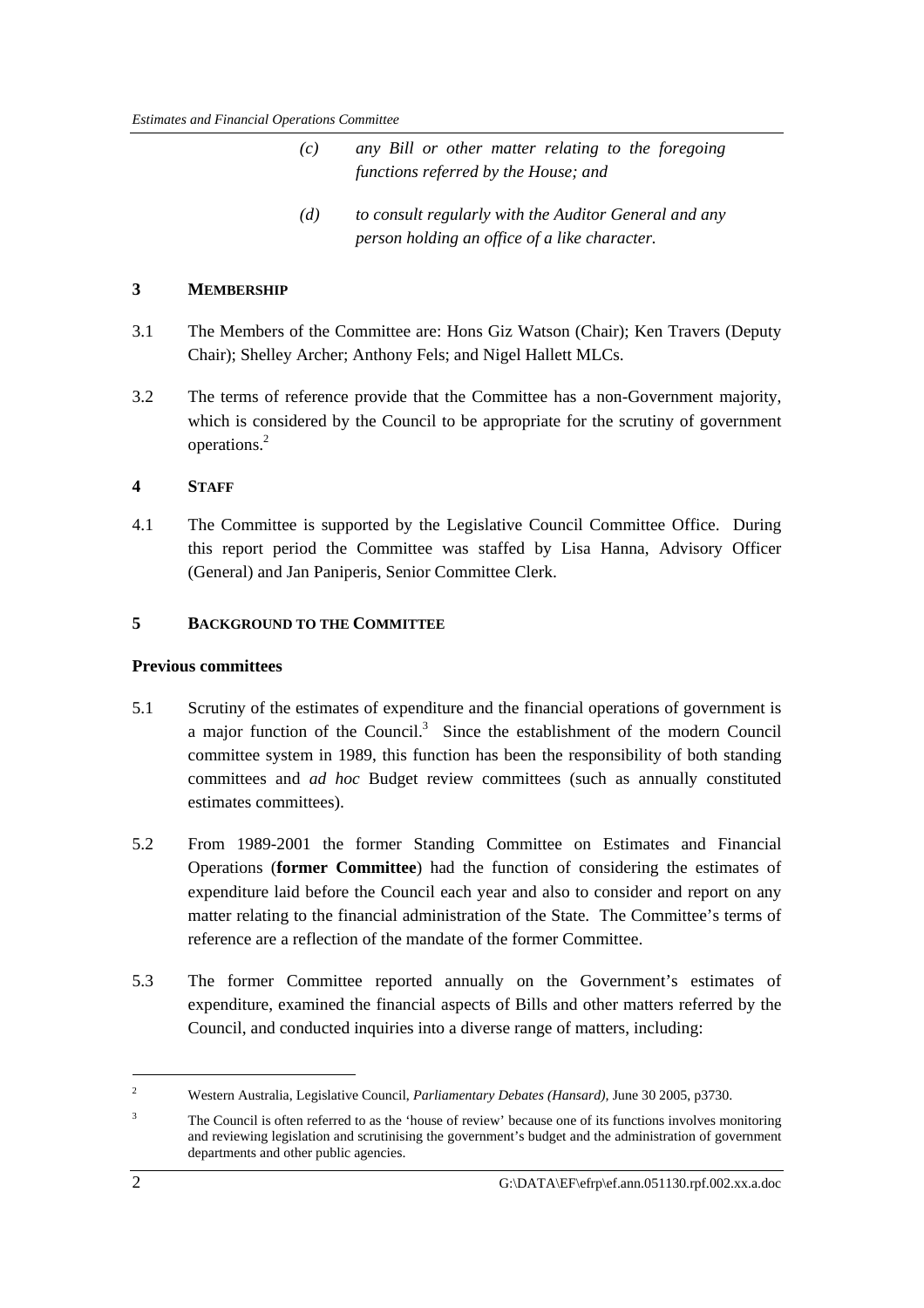- 5.3.1 the allocation and expenditure of financial resources within the prison system;
- 5.3.2 a review as to whether the Goldfields Gas Pipeline tariffs were 'fair and reasonable' as required under section 22(1) of the *Goldfields Gas Pipeline Agreement Act 1994*; and
- 5.3.3 the expenditure of public funds on the provision of health services in the Kimberley region generally, and in Kimberley Aboriginal communities specifically.
- 5.4 As part of a series of changes to the Council committee system in the Thirty-Sixth Parliament the former Committee was terminated and its functions were divided between other committees:
	- 5.4.1 the function of considering matters relating to the financial administration of the State was given to the Standing Committee on Public Administration and Finance; and
	- 5.4.2 the function of consideration of the annual estimates of expenditure was given to the Estimates Committee, being a Committee of the whole House established each year by Sessional Orders.

#### **Review of the committee system**

- 5.5 At the commencement of the Thirty-Seventh Parliament a review of the operations of the Council committee system was undertaken by Hon George Cash MLC, Chairman of Committees (**Cash Report**).<sup>4</sup>
- 5.6 A number of issues relating to the operations of the previous annual Estimates Committee were raised. In particular, the Cash Report noted the dissatisfaction of some Members with the process for consideration of the budget papers employed by the Council in the previous Parliament, as Members considered they were not able to deal effectively with the scrutiny of the budget in that forum. Also noted was the view of some Members that financial accountability of departments to Parliament had been reduced by the combination in the one committee of both the scrutiny of public administration and finance.<sup>5</sup>
- 5.7 The Cash Report recommended that consideration be given to ensuring that a standing committee of the Council be provided with the mandate to examine the expenditure of public monies.

<sup>4</sup> Hon George Cash MLC, Chairman of Committees, Legislative Council of Western Australia, *Reflections on the Legislative Council Committee System and its Operations during the Thirty-Sixth Parliament: Discussions with the Chairs and Deputy Chairs of Parliamentary Committees*, May 2005.

<sup>5</sup> That is, the former Standing Committee on Public Administration and Finance. Refer to Cash Report, pp46-50.

G: $\Delta\text{EF}\text{effp}\text{erf}$ .ann.051130.rpf.002.xx.a.doc 3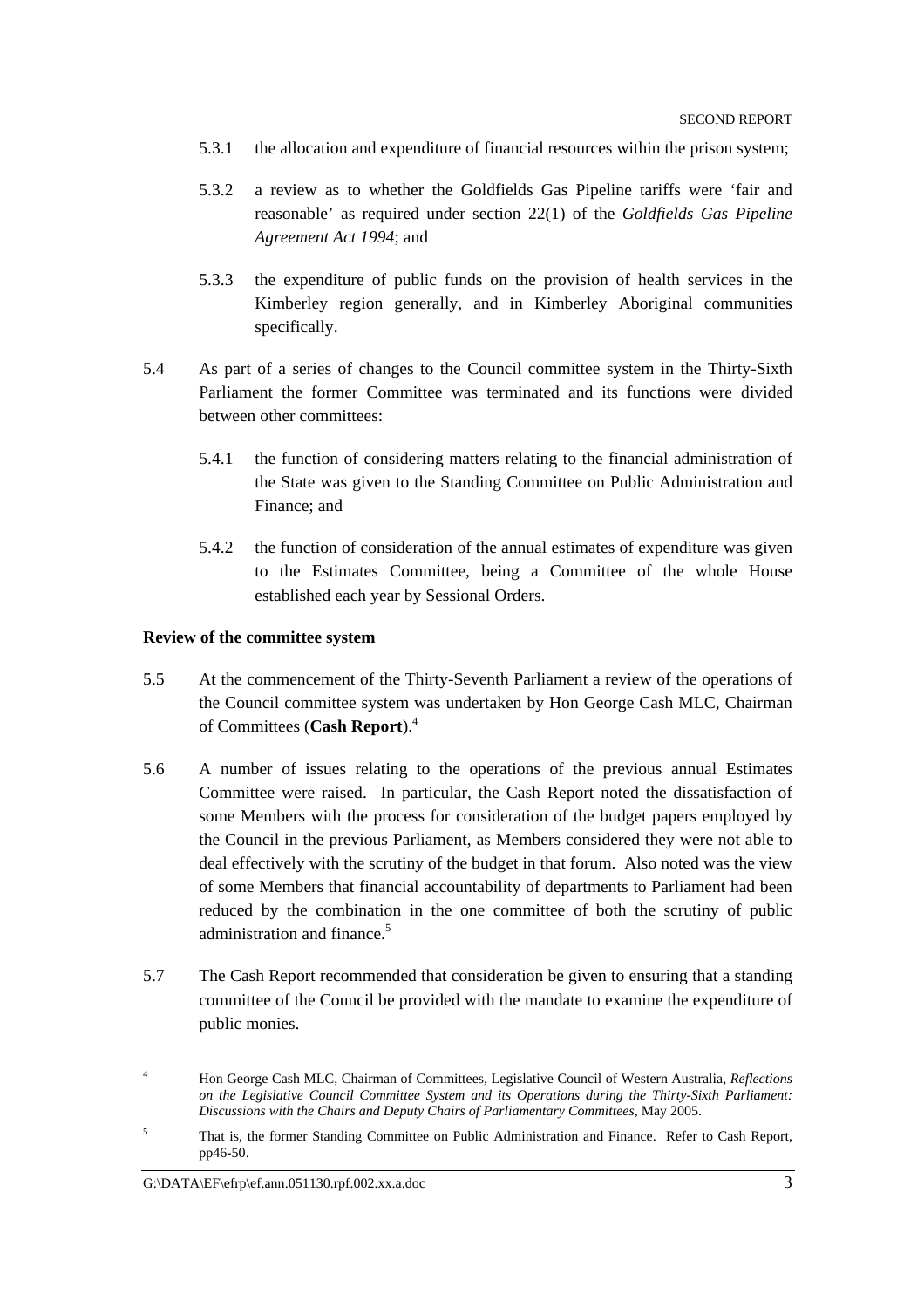5.8 The establishment of the Committee has arisen from the Council's desire to provide a more effective forum for the scrutiny of the budget and government financial operations and allow Members to go into some detailed examination of budget expenditure and department annual reports.

### **6 TERMS OF REFERENCE**

- 6.1 The Committee's terms of reference are to consider and report on
	- a) the estimates of expenditure laid before the Council each year;
	- b) any matter relating to the financial administration of the State;
	- c) any Bill or other matter relating to the foregoing functions referred by the House; and
	- d) to consult regularly with the Auditor General and any person holding an office of a like character.
- 6.2 The Committee's terms of reference are extremely broad, enabling the Committee to initiate investigations relating to any aspect of the financial administration of the State. This includes inquiry into any matter relating to past, current, proposed and future expenditure by the public sector.

# **The estimates of expenditure laid before the Council each year**

- 6.3 Government revenue goes into the Consolidated Revenue Fund, which is the major source of funding for the State public sector.<sup>6</sup> In order that government may lawfully expend these funds, Parliament must grant its approval.<sup>7</sup> In fact, except in a few specific instances where Treasurer's advances may be authorised, no payment shall be made for expenditure in respect of the Consolidated Revenue Fund except under appropriation made by an Act. $8$
- 6.4 Therefore, on an annual basis the Appropriation (Consolidated Revenue Fund) Bills are presented to Parliament in order that it may access or 'appropriate' money from the Consolidated Revenue Fund to fund expenditure by the Government over a given financial year.<sup>9</sup> Supporting documentation (Budget Papers) detailing the proposed appropriation are presented with the Bill. These are known as the 'estimates of

<sup>6</sup> The major revenue sources for the Western Australian Government include taxes, imposts, fines, rates, duties, royalties and Commonwealth Government grants: section 64, *Constitution Act 1889*, and section 6, *Financial Administration and Audit Act 1985*.

<sup>7</sup> Section 72, *Constitution Act 1889*.

<sup>8</sup> Section 23, *Financial Administration and Audit Act 1985*.

<sup>9</sup> Section 72, *Constitution Act 1889*.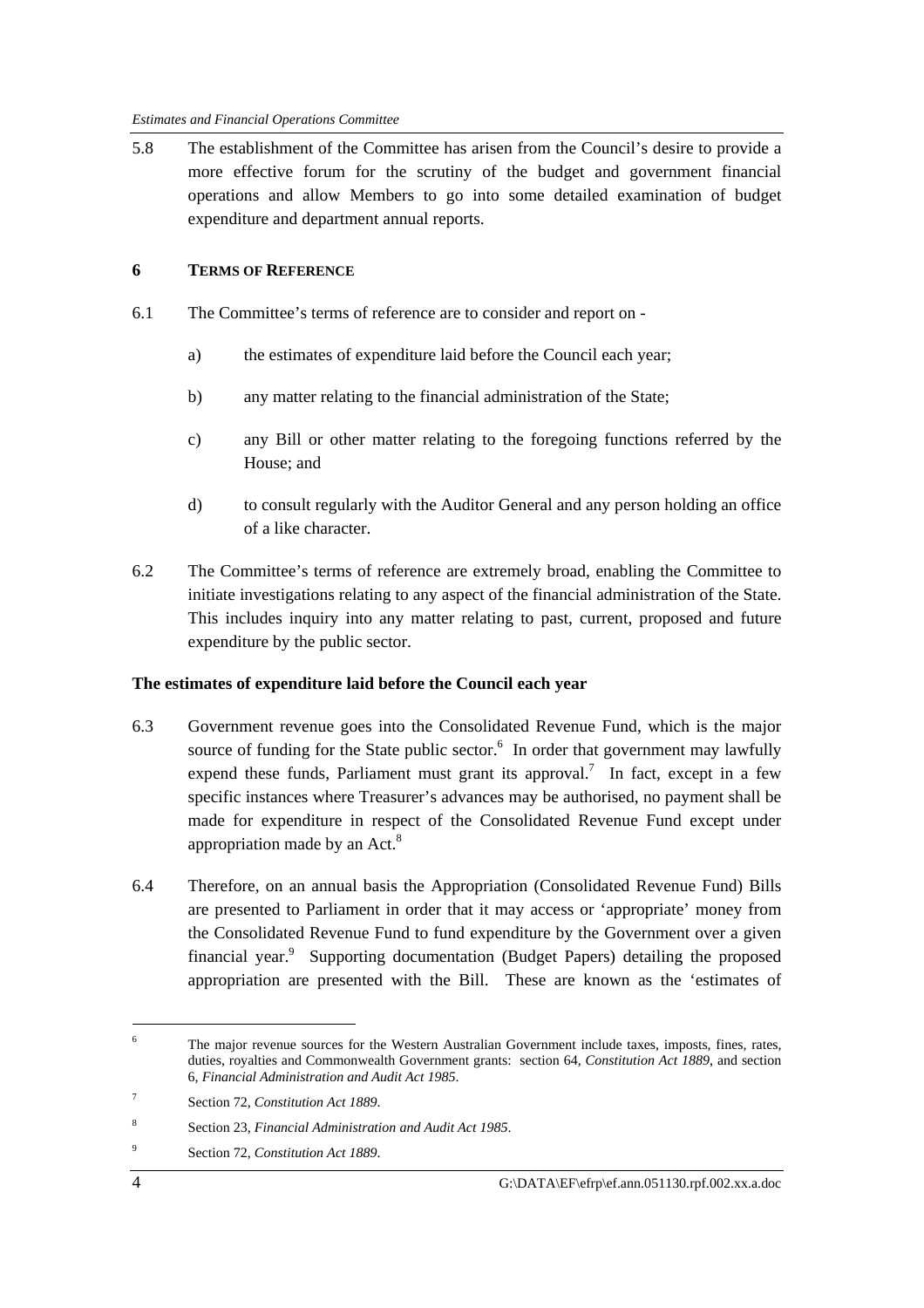expenditure'. If the appropriation Bills are not passed, the funds required for the State government and its agencies and departments cannot be provided.

6.5 It is a function of the Committee to consider and report to the Council on the estimates of expenditure laid before the Council each year.

#### **Any matter relating to the financial administration of the State**

6.6 The Committee may conduct inquiries into the financial administration of government departments and agencies (and other bodies funded by the Government) including their performance, processes and the outcomes of their policies and programs.

#### **Any Bill or other matter relating to the foregoing functions referred by the House**

6.7 The Committee's terms of reference require it to consider and report on any Bill or other matter referred by the Council. The Bill or other matter must relate to the estimates of expenditure or to the financial administration of the State. This reinforces the primary focus of the Committee. However, it is always open for the Council to expressly refer other Bills and matters to the Committee if it so desires.

# **To consult regularly with the Auditor General and any person holding an office of a like character**

#### *The Auditor General*

6.8 The Auditor General is an independent auditor of the Western Australian public sector. The position is established under the *Financial Administration and Audit Act 1985*. The Auditor General, through the Office of the Auditor General, has the function of performance auditing the public sector. The Office of the Auditor General's Internet site states:

> *Our clients are the Parliament, Western Australian public sector agencies, and ultimately the people of Western Australia. In its widest context the Office serves the public interest - since the Auditor General is a key provider of independent and impartial information on public sector accountability and performance to the Parliament. He has a responsibility to the community as its 'watchdog'.*

*...* 

*The Auditor General scrutinises the public sector to see there has not been waste of taxpayers' resources and that government agencies*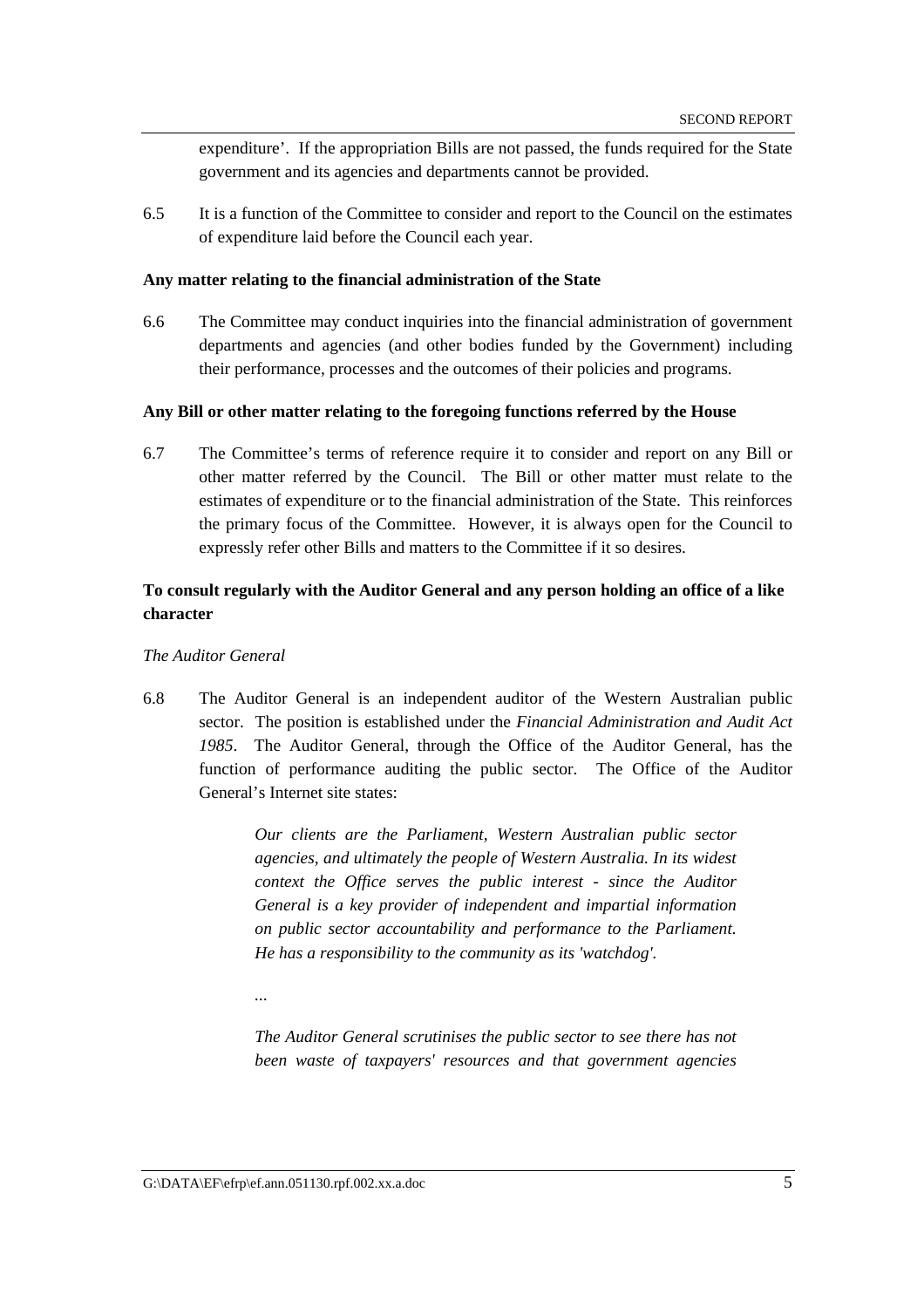*deliver services in an equitable, efficient and effective manner to the benefit of all Western Australians.*<sup>10</sup>

- 6.9 The Auditor General, as a public sector auditor, has a key role in the process of gathering information about government activities and ensuring accountability of government entities to the Parliament. The Auditor General independently examines the use of public funds in terms of financial management, lawfulness, efficiency and effectiveness.
- 6.10 The objectives and functions of the Committee and the Auditor General in assessing the utilisation of public money are similar to a certain degree. In this respect, regular consultation with the Auditor General may assist the Committee greatly when conducting financial scrutiny of government. In particular the Auditor General may assist the Committee in identifying problem areas and identifying potential future lines of inquiry. It is anticipated that there will be a close working relationship between the Committee and the Office of the Auditor General.

#### **7 PURPOSE AND DIRECTION**

7.1 The Committee, being newly established, during this report period focused on defining its purpose and direction.

#### **Briefing from the Auditor General**

7.2 On August 22 2005, the Committee received a briefing from the Auditor General. The Committee found this meeting to be beneficial, particularly for obtaining a greater understanding of the role and the current activities of the Office of the Auditor General as well as identifying potential future lines of inquiry.

# **Briefing from the Department of Treasury and Finance**

7.3 On August 29 2005, the Committee received a briefing from the Department of Treasury and Finance on the Budget Papers and the budget process. The Committee found this meeting to be beneficial in obtaining a greater understanding of the budget process. It is anticipated that the Committee will receive regular briefings and information from the Department of Treasury and Finance.

# **Briefing from Hon George Cash MLC**

7.4 On August 29 2005, the Committee received a briefing from Hon George Cash MLC. The briefing provided valuable information on the background and purpose of the Committee in the context of the Cash Report and his former role as Chairman of the sessional Estimates Committee.

<sup>10</sup> http://www.audit.wa.gov.au/insideoag/index.html (current at November 30 2005).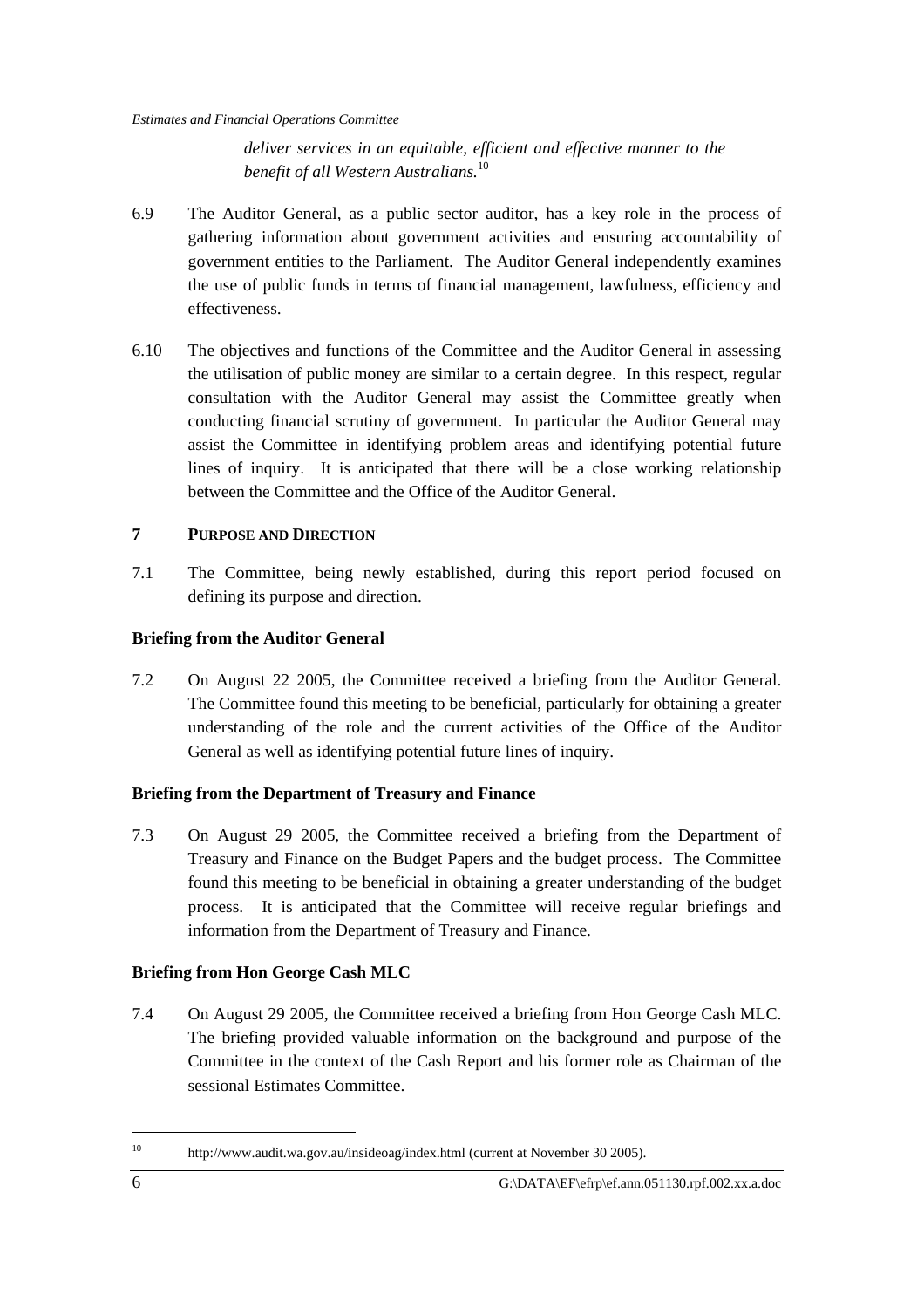#### **Questionnaire to Members of the Legislative Council**

7.5 To assist the Committee in ensuring that its estimates program is relevant and effective, the Committee distributed a questionnaire to all Members of the Legislative Council, to canvass their views on their expectations of the estimates process and what outcomes they would like that process to achieve. This information was used in developing the Committee's Budget Estimates Hearings program. The Committee thanks those Members who responded.

#### **Views of other like committees**

7.6 The Committee canvassed the views of like committees from other jurisdictions on how they approach their work (see paragraphs 11.3 to 11.5 below).

### **8 MATTERS CONSIDERED BY THE COMMITTEE THAT DID NOT RESULT IN AN INQUIRY OR REPORT**

#### **Western Power**

8.1 The Committee undertook preliminary inquiries into the cost of the supply of electricity to regional and rural areas of Western Australia. On November 7 2005, the Committee held a hearing with representatives from Western Power and the Office of Energy on the issue. The Committee has not at this time resolved whether or not to undertake further inquiry.

### **2005/2006 Budget estimates hearing - Department of the Legislative Council**

8.2 On November 28 2005, the Committee held its first 2005/2006 Budget estimates hearing with the Department of the Legislative Council. The Committee will report on the budget estimates hearings in 2006.

# **9 BUDGET ESTIMATES HEARINGS PROGRAM**

- 9.1 The Committee carefully considered its program in relation to the annual estimates of expenditure (and financial administration of the State), in order to ensure that it is relevant and effective. The Committee has adopted a program involving:
	- a) three to four consecutive days of hearings after the Budget Papers are tabled in the Council; and
	- b) hearings conducted regularly throughout the year.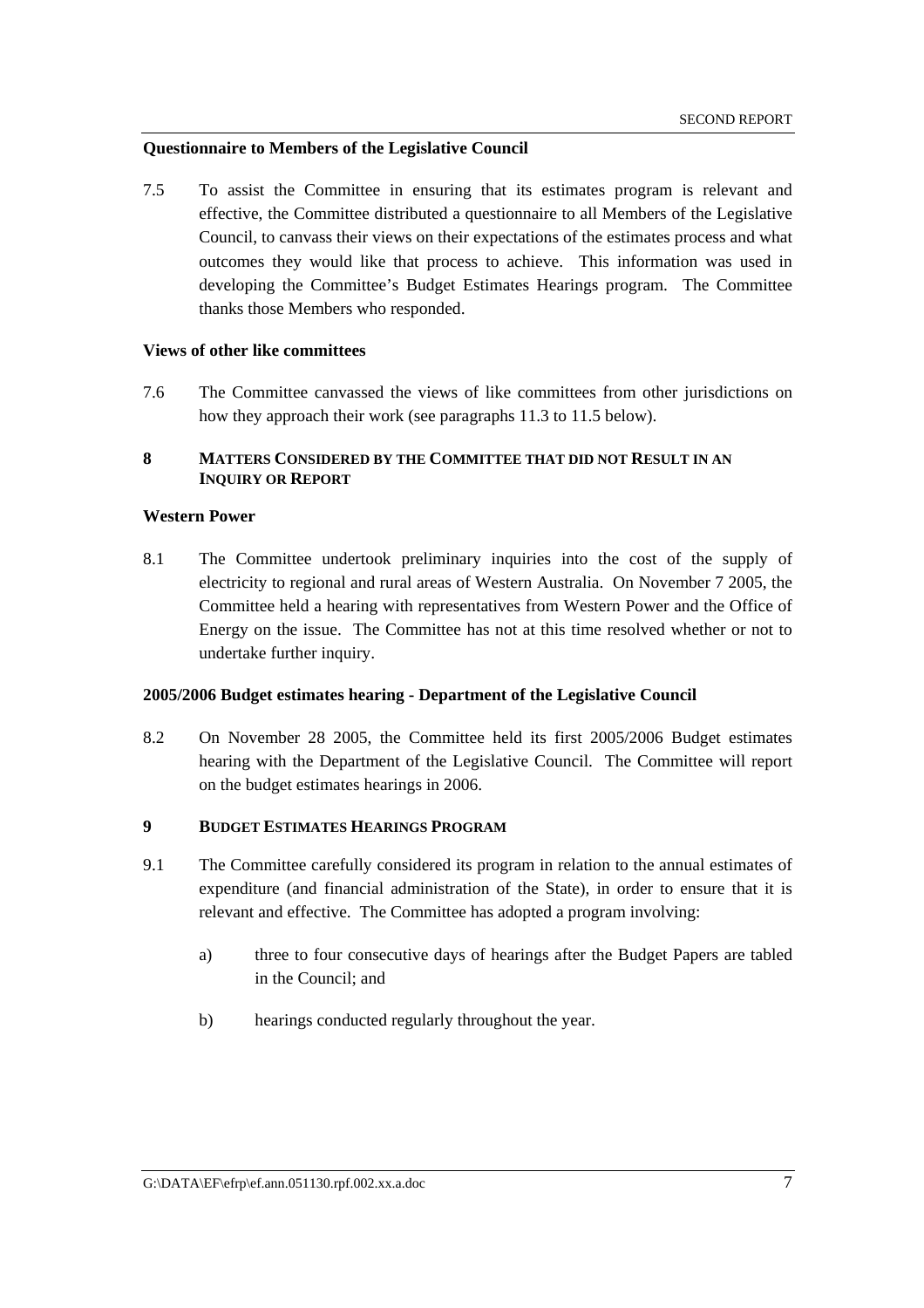# **Three to four consecutive days of hearings after the Budget Papers are tabled in the Council**

- 9.2 Three to four consecutive days of budget estimates hearings will be held between the time of the tabling of the Budget Papers and the passing of the Appropriation (Consolidated Revenue Fund) Bills by the Council.
- 9.3 The final list of agencies that are to appear is to be determined by the Committee, but will include:
	- the Department of the Legislative Council and the Parliamentary Services Department;
	- the agencies that come under the portfolios of Ministers in the Council;
	- the Health Department, the Police Service, the Department of Planning and Infrastructure, Main Roads Western Australia, the Department of Conservation and Land Management, the Department of Environment and the Department of Premier and Cabinet; and
	- five other agencies per annum and two public non-financial corporations or public financial corporations.
- 9.4 The Department of Treasury and Finance will be invited to appear to provide the Committee with an overview of the Budget. All Members of the Council will be encouraged to participate in the hearings.

# **Hearings throughout the year**

9.5 Hearings with other select agencies (to be determined by the Committee) will be held throughout the year. The hearings will be one day per month in March, April, May, August, September and October. All Members of the Council will be encouraged to participate in the hearings.

# **10 REPORTS TABLED**

- 10.1 The Committee tabled one report during this report period in relation to the Legislative Council Financial Processes and Procedures.<sup>11</sup>
- 10.2 The Report, tabled on October 20 2005, outlined the changes being put in place by the Department of the Legislative Council to increase the accountability of the Department so as to ensure the integrity of the Council.

<sup>11</sup> Western Australia, Legislative Council, Standing Committee on Estimates and Financial Operations, Report 1, *Legislative Council Financial Process and Procedures,* October 20 2005.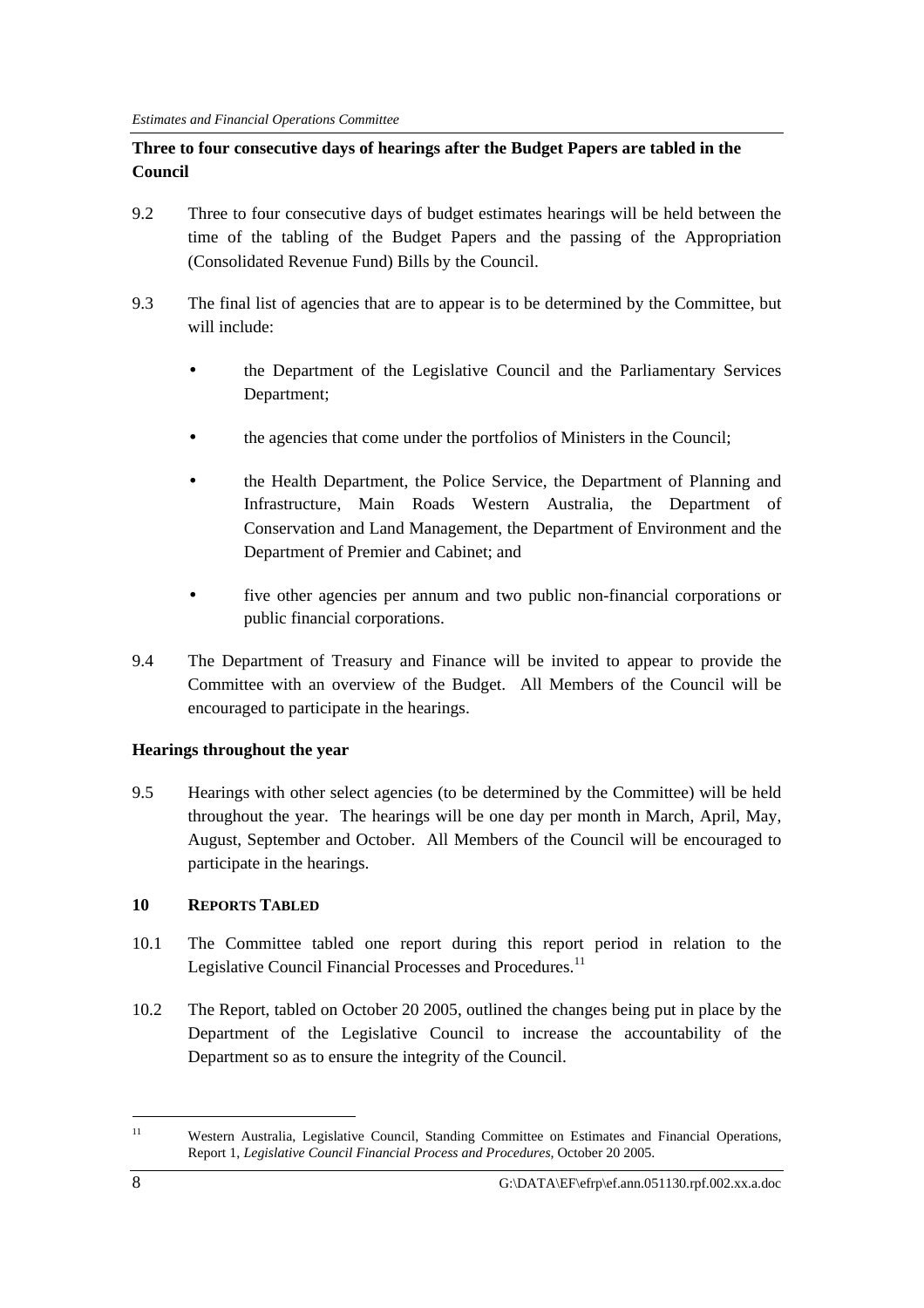#### **11 TRAVEL**

#### **Conference**

- 11.1 The Australasian Study of Parliament Group (ASPG) Annual Conference 2005 was held on October 6-8 2005 in Sydney. The theme of the conference was *Parliament and Accountability in the 21st Century: the Role of Parliamentary Oversight Committees*. The agenda is extracted below:
	- *(1)* **'General overview of Parliament and accountability in the 21<sup>st</sup> century and** parliamentary oversight of agencies role and the development of oversight committees'. Specifically:
		- NSW parliamentary committees and integrity oversight: comparing public sector agency news media and non government agencies perspectives;
		- Governing the Government: The paradoxical place of the Public Accounts Committees; and
		- Parliamentary Oversight of Parliamentary Committees a Post Uhrig perspective.<sup>12</sup>
	- (2) Parliamentary oversight from the agency perspective presentations by:
		- New South Wales Ombudsman; and
		- New South Wales Deputy Auditor General.
	- (3) Parliamentary oversight from the Parliament's perspective presentations by Chairmen of the:
		- New South Wales Parliamentary Committee on the Independent Commission Against Corruption;
		- Western Australian Joint Standing Committee on the Corruption and Crime Commission; and
		- Queensland Parliamentary Crime and Misconduct Commission.

 $\frac{1}{12}$  'Uhrig' refers to Mr John Uhrig AC who conducted a *Review of the Corporate Governance of Statutory Authorities and Office Holders* in 2003. This Commonwealth review was an examination of structures for good governance, including relationships between statutory authorities and the responsible Minister, the Parliament and the public, including business. A key task was to develop a broad template of governance principles that, subject to consideration by government, might be extended to all statutory authorities and office holders. As part of the process of developing that broad template, the review was asked to consider the governance structures of a number of specific statutory authorities and best practice corporate governance structures in both the public and private sectors.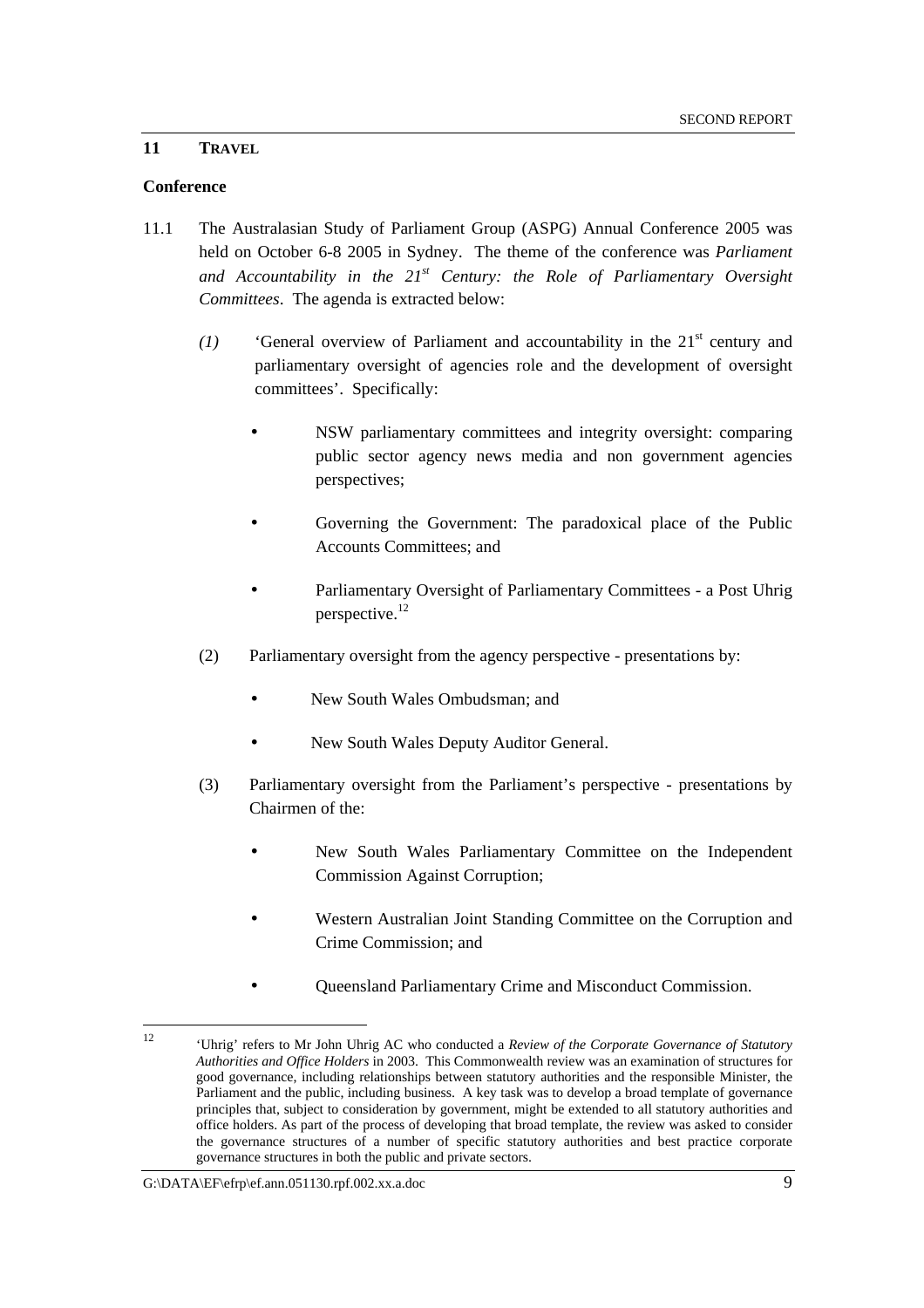- (4) Parliamentary oversight from other perspectives:
	- Intelligence oversight and the war on terrorism:
	- The Scrutiny of government agencies by Parliamentary Joint Committees<sup>.</sup>
	- Officers of Parliament the New Zealand Model; and
	- The development of the New Zealand committees' roles in terms of accountability and oversight.
- (5) The role of Parliamentary committee witnesses in the foundation of Australia.
- 11.2 Hons Giz Watson, Ken Travers and Anthony Fels MLCs and Lisa Hanna, Advisory Officer (General), travelled to Sydney to attend the conference. Hons Ken Travers and Anthony Fels MLCs were not funded by the Department of the Legislative Council for this travel. The total cost of travel for the Department of the Legislative Council was \$3,721.60.

#### **Meetings with committees from other jurisdictions**

- 11.3 While in Sydney for the ASPG conference, the Committee took the opportunity to meet with Members and staff of similar committees from other jurisdictions to discuss the scope of, and approach to, their work.
- 11.4 Meetings were held at the New South Wales (**NSW**) Parliament in Sydney with representatives of the following committees:
	- three NSW Legislative Council General Purpose standing committees (GPSC): Ms Amanda Fazio, Chair, GPSC No 3; Ms Patricia Forsythe, Chair, GPSC No 2; and Ms Sylvia Hale, Deputy Chair, GPSC No  $4$ <sup>13</sup>
	- NSW Legislative Assembly Public Accounts Committee: Steve Whan, Member; Vicki Buchbach, Committee Manager; and Jackie Ohlin, Senior Committee Officer; and
	- the Tasmanian Joint Standing Committee on Public Accounts: Hon Sue Smith MLC, Member; Heather Thurstans, Secretary; and Sue McLeod, Clerk of **Committees**

<sup>&</sup>lt;sup>13</sup> In NSW there are five (5) General Purpose standing committees of the Legislative Council which are established to inquire into and report on: any matters referred by the House; the expenditure, performance or effectiveness of any department of government, statutory body or corporation; and any matter in any annual report of a department of government, statutory body or corporation.